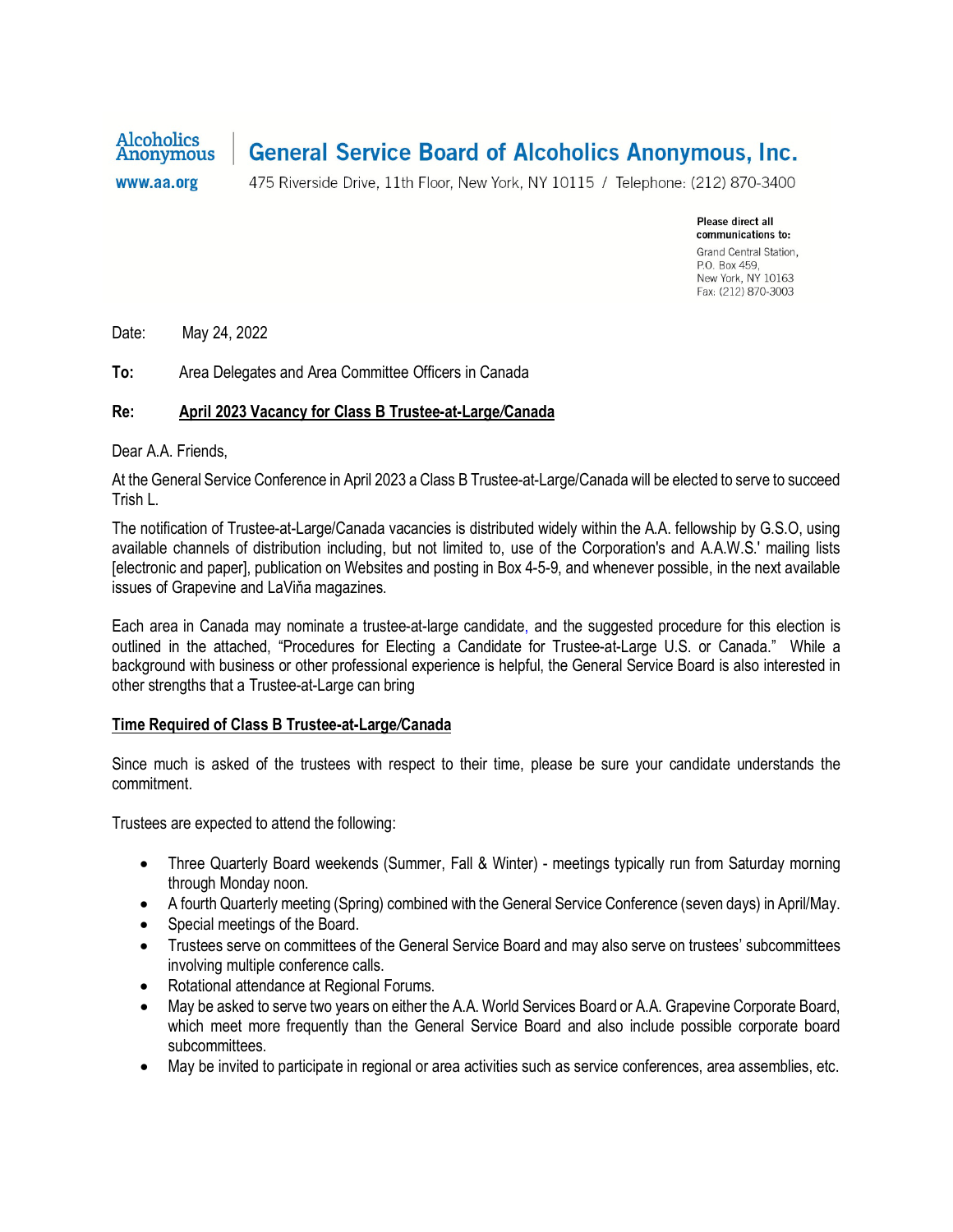- World Service Meetings Trustees-at-large one from the U.S. and one from Canada serve as the World Service Meeting delegates representing the U.S. and Canada. They participate in two World Service Meetings, which are held once every two years – the meeting place alternating between New York City and a location outside the U.S. and Canada.
- International Travel Trustees-at-large will occasionally be invited to attend international events that will require additional time away from home. They represent the General Service Board at these events in helping to carry the A.A. message.
- REDELA (Meeting of the Americas) In the year between the World Service Meetings, the trustees-at-large attend a Western Hemisphere Zonal Meeting – the REDELA (Meeting of the Americas) – as delegates representing the U.S. and Canada.

Trusteeship is for four successive annual terms. Applicants are encouraged to discuss this time commitment with their families and employers. Trustees are reimbursed for travel, hotel and meal expenses.

Prior Conferences have recommended that no area submit the same person as candidate for both regional and trusteeat-large/ Canada at the same Conference. Also, a General Service Conference delegate is not eligible to be submitted as a trustee candidate until *one year after* their last Conference. Panel 71 delegates will not be eligible for a trustee position at the 2023 Conference.

As soon as possible after your area has elected a candidate for Trustee-at-Large/Canada, the General Service Conference delegate only must send to the General Service Office secretary, trustees' Nominating Committee, nominating@aa.org, the name and contact information of the candidate. The secretary, trustees' Nominating Committee will forward a link to a Resume Sheet, or email a form, for the candidate to complete. The candidate completes the Resume Sheet and submits it electronically to nominating@aa.org; or by fax 212-870-3003; or by mail General Service Office, 475 Riverside Drive Suite #1100, New York, NY 10115; to be received before the January 1 deadline.

The 27th General Service Conference recommended that any elected candidates and resume sheet submissions received by G.S.O. after the January 1 deadline be returned to the delegate in the submitting area, and not be considered. (In other words, the candidate will not be eligible for election in April 2023).

Please prepare the resume carefully. A 1983 Conference Action recommends that all resumes be presented to the Trustees' Nominating Committee and the Conference Committee on Trustees exactly as received, with the exception that spelling and grammatical errors may be corrected by the General Service Office staff preparing resumes for distribution. Original resumes are retained for reference.

If your area chooses not to elect a Trustee-at-Large candidate, please let us know. It would be helpful if resume forms and all other correspondence pertaining to trustee elections are addressed to Secretary, Trustees' Nominating Committee, at the General Service Office in New York City or by email to nominating@aa.org

We look forward to hearing from you, as soon as your election takes place, and all here send warm wishes.

Sincerely yours,

Rinda L. Chegen

Linda L. Chezem, J.D., Chairperson, General Service Board

Included.: Procedures for Electing Regional Trustee Candidates in the U.S. and Canada; Trustee-at-Large/Canada Resume Sheet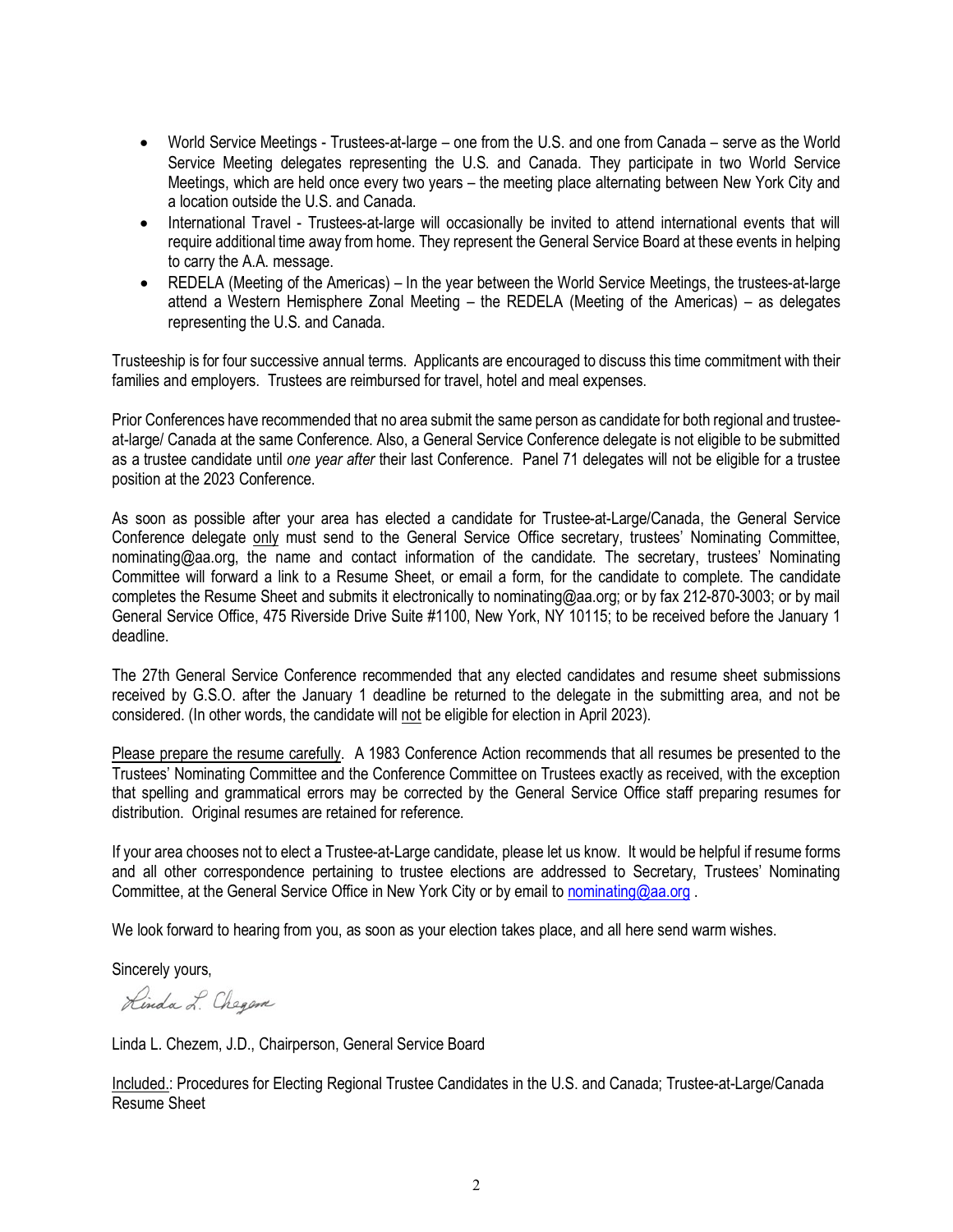### **PROCEDURE No. 12 PROCEDURES FOR ELECTING A CANDIDATE FOR TRUSTEE-AT-LARGE – U.S. OR CANADA**

Notifications of Class B Trustee-at-Large vacancies will be emailed to Area Delegates, Area Committee Officers and the regional trustees of the country that is scheduled to elect Trusteeat-Large candidates. This notification will be sent following the conclusion of the 2nd quarterly meeting of the General Service Board.

### QUALIFICATIONS

Ten years of sobriety is recommended but is not mandatory. Candidates should have experience in both Conference Area and local A.A. service. They should have the background and the willingness to make decisions on matters of A.A. policy and should recognize that trustees serve the entire Fellowship rather than geographical areas. In seeking applications for vacancies in Alcoholics Anonymous, the Fellowship is committed to creating a large file of qualified applicants that reflects the inclusiveness and diversity of A.A. itself.

Business or Professional Experience: It has proved desirable to have some of the trustees experienced in business and professional matters. Because the primary business of the Board of Trustees calls for important budgetary and administrative decisions, such qualifications are regarded as welcome additions to sound A.A. experience.

## **Time Required of Trustees-at-Large:**

All candidates should be aware of the enormous time commitments required of the trustees-atlarge. Trustees-at-large are expected to attend: three quarterly Board weekends, with meetings running from Saturday morning through Monday noon; a quarterly meeting combined with the General Service Conference (seven days) in April/May; and any special meetings of the Board. In addition, Trustees-at-large may be asked to serve two years on either the A.A. World Services Board or AA Grapevine Corporate Board, which meet more frequently than the General Service Board. Trustees-at-large serve on committees of the General Service Board and may also serve on trustees' subcommittees or corporate board subcommittees, whose work often involves tele and video conference calls. They may fill in for regional trustees, as needed and/or requested. Trusteeship is for four successive annual terms. Applicants are encouraged to discuss this time commitment with their family and employer. Trustees are reimbursed for travel, hotel and meal expenses.

Trustees-at-large – one from the U.S. and one from Canada – serve as the World Service Meeting delegates representing the U.S. and Canada. As such, they participate in two World Service Meetings, which are held once every two years – the meeting place alternating between New York City and a location outside the U.S. and Canada. Trustees-at-large should also have time both to attend the World Service Meetings and to present and carry out any decisions reached at these meetings. As trustees-at-large have represented the General Service Board through international travel to help carry the message, they may be invited to international events that may take them away from home for extended periods of time.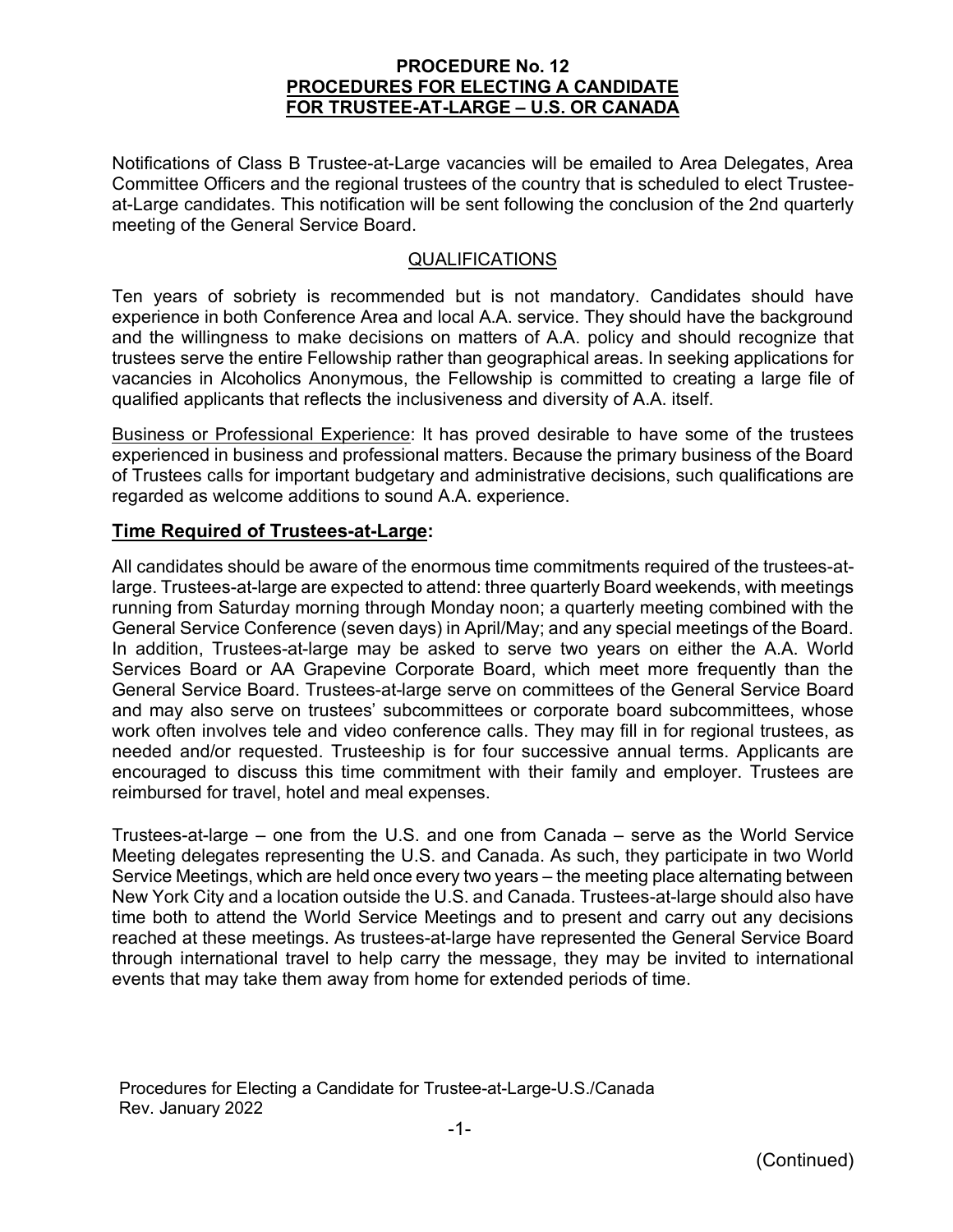## **PROCEDURE RECOMMENDED FOR ELECTION OF TRUSTEE-AT-LARGE – U.S. OR CANADA (Continued)**

## **PROCEDURE RECOMMENDED FOR ELECTOIN OF TRUSTEE-AT-LARGE CANDIDATES:**

Each trustee-at-large is requested to attend Regional Forums in both the U.S. and Canada. If schedules permit, each trustee-at-large could attend one Regional Forum in -each of the eight North American regions over the course of their four-year term. They are also available for other A.A. service activities as requested by areas or regions, and additional activities as requested by the Board of Trustees. In the year between the World Service Meetings, the trustees-at-large may attend a Western Hemisphere zonal meeting – the REDELA (Meeting of the Americas) – as delegates representing the U.S. and Canada.

Prior Conferences have recommended that no area submit an individual as a candidate for both regional trustee and trustee-at-large/U.S. or Canada in the same year. Also, a General Service Conference delegate is not eligible to be submitted as a trustee candidate until *one year after* their last Conference.

- 1. Each area may select one candidate. A candidate may be selected from each of the Conference areas or two or more areas may jointly propose a single candidate.
- 2. The General Service Conference delegate and committee members should decide how their area will select its candidate. Each area will make its own decision:
	- a. Will the candidate be selected at a meeting of the Area Committee?

OR

- b. Will the candidate be selected by G.S.R.s and committee members at the Area Assembly and, if so, when and where will the Assembly be held?
- 3. The Third Legacy procedure, particularly the practice of written or electronic ballots, twothirds vote, automatic withdrawals, drawing by lot (if necessary) should be used, whether the election is by the Area Committee or by the Assembly.
- 4. For Resume Sheet Submissions:
	- a. As soon as possible after the election, the General Service Conference delegate only must send to the General Service Office secretary, trustees' Nominating Committee, nominating@aa.org, the name and contact information of the candidate.
	- b. The secretary, trustees' Nominating Committee will forward a link to a Resume Sheet, or email a form, for the candidate to complete.
	- c. The candidate completes the Resume Sheet and submits it electronically to nominating@aa.org; or by fax 212-870-3003; or by mail General Service Office, 475 Riverside Drive Suite #1100, New York, NY 10115; to be received before the January 1, deadline.

Important! The 27th General Service Conference recommended that any elected candidates and resume sheet submissions received by G.S.O. after the January 1 deadline be returned to the delegate in the submitting area, and not be considered.